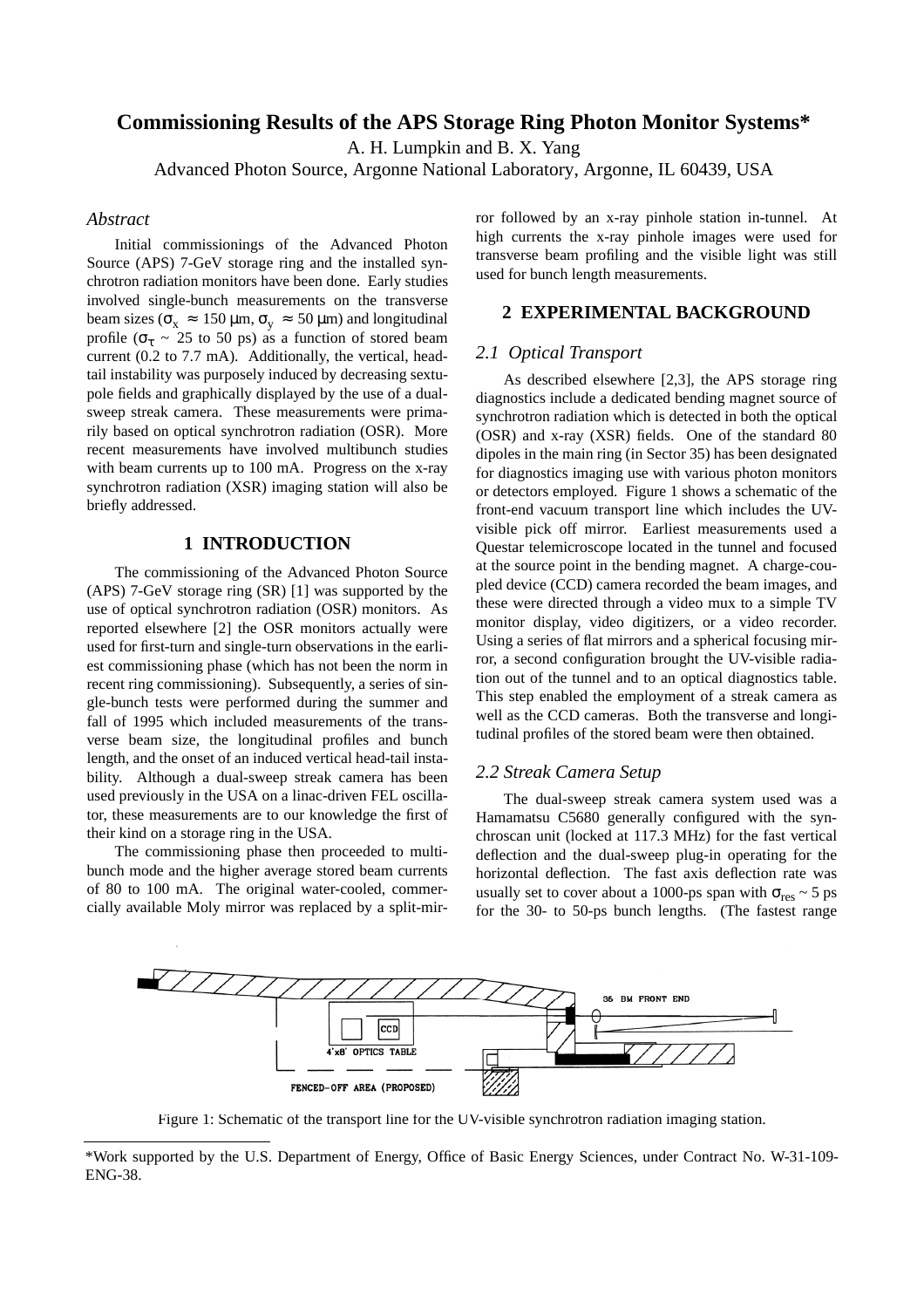available would provide a resolution of about 0.6 ps). Since the revolution time in the APS SR is 3.68 µs, dualsweep spans of 10, 20, and 50 µs were useful for displaying turn-by-turn phenomena. The transport system rotated the image by 90˚ so the actual vertical profile could be tracked in the head-tail instability experiment.

### **3 EXAMPLES OF EXPERIMENTAL RESULTS**

#### *3.1fs Transverse Beam Size*

The initial single-bunch, low current  $(-1 \text{ mA})$  measurements showed beam sizes that were consistent with the baseline design of 8.2 nm-rad natural emittance. As shown in Fig. 2, the horizontal size of  $\sigma_x \approx 145 \mu m$ 



Figure 2: OSR image of the stored beam transverse beam sizes. The beam sizes are consistent with the 8.2 nm-rad natural emittance, assuming the lattice constants are within 10% of other design objectives.

includes contributions from the betatron emittance, the approximate 90 to 100 µm per 0.1% energy spread at this dispersive point in the lattice, and the limiting resolution terms. The use of a 450 x 10 nm bandpass filter resulted in a resolution limit of about  $\sigma_{\text{res}}$ –65 10 µm (mostly from diffraction limits). Such a resolution results in a minor correction to the horizontal size observed, but appears to be a limiting factor in the actual vertical beam size observed. In a separate experiment where the vertical coupling was varied, the deconvolved vertical size ranged from  $\sigma_v \approx 50$  to 120 µm. The measurements are consistent with a vertical coupling 3 to 4 times smaller than the 10% baseline value. The measurements were also performed as a function of single-bunch current and no significant size increase was observed from 0.2 to 7.7 mA.

More recently the x-ray pinhole station has been used to provide an on-line monitor at operational currents up to 100 mA. This in-tunnel configuration, with a magnification less than one, has provided a resolution less than  $100 \mu m$  to date [3].

#### *3.2 Longitudinal Profiles*

The early bunch-length and profile measurements were also done in single-bunch mode and, subsequently, as a function of single-bunch current. Initial data on August 19, 1995 were obtained for single-bunch currents up to 7.7 mA (where 5 mA corresponds to 18 nC of charge circulating in the SR). Initial analysis in terms of the Chao-Gareyte parameter showed the bunch length to increase as the one-third power. The raw bunch length vs. current is shown in Fig. 3.



Figure 3: The observed bunch length versus singlebunch current as determined from streak camera measurements.

Subsequent measurements in October 1995 combined with a tracking of the horizontal beam size at a dispersive point indicated that the potential well distortion model simulations were consistent with these data [4].

As part of a demonstration of measurement capability with the dual-sweep streak camera, we purposely induced the vertical head-tail instability by decreasing the sextupole currents (and chromaticity) in the storage ring. The onset of dramatic increase in the transverse vertical profile was first observed (Fig. 4) in focus mode of the streak camera as well as in the CCD camera (a beam-splitter was used to sample the beam). A 40-µm slit limited the x-profile coverage. With the image rotated so that the beam yprofile was on the horizontal display axis, dual-sweep streak operation was initiated. The dramatic difference between the upper and lower images of Fig. 5 are the vertically stable (a) and unstable (b) conditions, respectively. The increase in vertical profile size appears as both a broadening effect and the head-tail kick within the single bunch. The precession of the y-t angle seems to cycle in about 4 turns. This is possibly attributed to the fractional vertical betatron tune of 0.25.